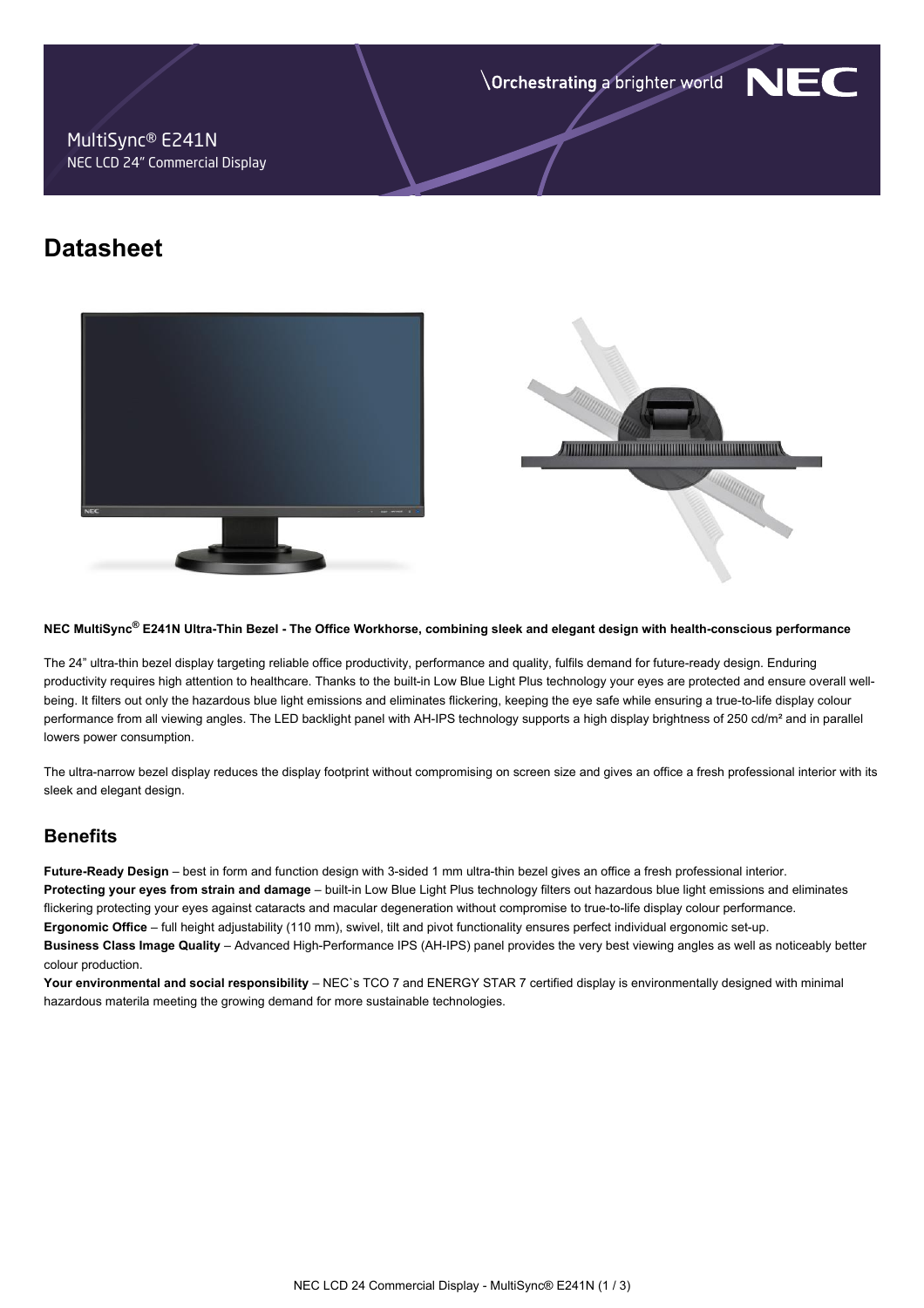# **Product Information**

| <b>Product Name</b>  | MultiSync® E241N               |
|----------------------|--------------------------------|
| <b>Product Group</b> | NEC LCD 24" Commercial Display |
| Order Code           | 60004221 (WH), 60004222 (BK)   |

## **Display**

| Panel Technology                       | IPS TFT with W-LED backlight                                |
|----------------------------------------|-------------------------------------------------------------|
| Screen Size [inch/cm]                  | 23.8 / 60.47                                                |
| Screen Aspect Ratio                    | 16:9                                                        |
| Pixel Pitch [mm]                       | 0.275                                                       |
| Brightness (typ.) [cd/m <sup>2</sup> ] | 250                                                         |
| Contrast Ratio (typ.)                  | 1000:1                                                      |
| Viewing Angle [°]                      | 178 horizontal / 178 vertical (typ. at contrast ratio 10:1) |
| Response Time (typ.) [ms]              | 6                                                           |
| Colours [Mio.]                         | 16.77                                                       |

### **Synchronisation Rate**

| Horizontal Frequency [kHz] | .81.      |
|----------------------------|-----------|
| Vertical Frequency [Hz]    | $56 - 76$ |

#### **Resolution**

| ∩ntin.<br>זו וור<br>. | . |
|-----------------------|---|
|                       |   |

## **Connectivity**

| Digital | x DisplayPort; 1 x HDMI |
|---------|-------------------------|
| Analog  | x mini D-sub 15 pin     |

#### **Electrical**

| Power Consumption on Mode [W] | 16 (Eco Mode 1); 18 (typ.); 28 (max.) |
|-------------------------------|---------------------------------------|
| Power Savings Mode [W]        | ა.29                                  |
| Power Supply                  | integrated power supply               |

#### **Environmental Conditions**

| Operating Temperature [°C]    | $+5$ to $+35$ |
|-------------------------------|---------------|
| <b>Operating Humidity [%]</b> | 20 to 80      |

## **Ergonomics**

| Height adjustable stand [mm] | 110                                  |
|------------------------------|--------------------------------------|
| Screen Tilt [°]              | 5 to 25                              |
| Screen Swivel [°]            | 45 to 45                             |
| Screen Rotate [°]            | 0 to 90 (landscape to portrait mode) |

# **Mechanical**

| Bezel Width [mm]                          | 1 (left and right); 1 (top) |
|-------------------------------------------|-----------------------------|
| Dimensions (W $\times$ H $\times$ D) [mm] | 538.6 x 373.9 x 213.9       |
| Weight [kg]                               | With stand: 5.5             |
| VESA Mounting [mm]                        | $100 \times 100$            |